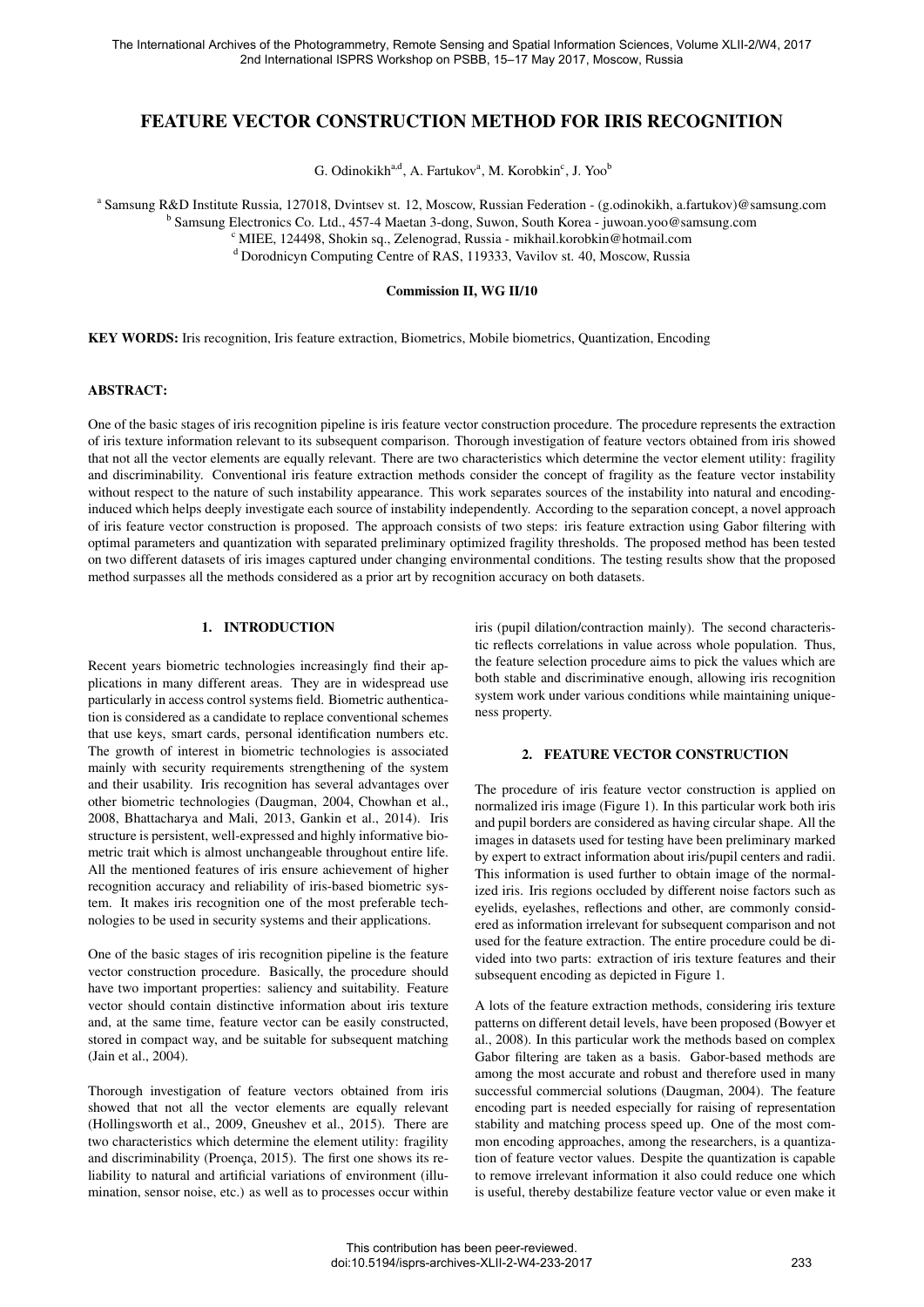

Figure 1. Feature vector construction procedure

fragile. But the method still has one important advantage leaving it so popular in use: a comparison of the quantized values is a bitwise operation which is fast itself.

All the state-of-art methods consider the concept of fragility as the feature vector instability without respect to the nature of such instability appearance. This work separates sources of the instability into natural and encoding-induced which helps deeply investigate the appearance. The work is mainly focused on encoding-induced fragility of the features obtained after complex Gabor filters applying.

A novel approach of iris feature vector construction is presented in this work. The approach consists of two steps: iris feature extraction using Gabor filtering with optimal parameters and quantization with separate preliminary optimized fragility thresholds.

# 2.1 Iris feature extraction

One of the of the feature extraction methods, used in many successful commercial iris recognition systems, is based on extraction of a quantized phase from a response of complex Gabor filters applied to an image. The method was first proposed in work (Daugman, 1993) and has since been subjected to various modifications (Si et al., 2012, Thornton et al., 2007). All of the related methods use either several filters with octave frequency increase or single filter with pre-defined parameters. The main advantage of Gabor-based method applying in this case is in its ability to construct band-pass filter with adjustable parameters. This property allows to set up a priori characteristics of analyzed object in a frequency domain. Under non-ideal conditions with a presence of correlated noise, caused by low-frequency difference in luminance, a higher recognition quality could be achieved with setting up the fine band-pass filter through optimization of its parameters.

Moreover, conventionally, complex Gabor filters are considered as whole but from fragility point of view it is beneficial to treat its real (Re) and imaginary (Im) parts separately. It allows to consider encoding as a way to obtain zero-crossing representation (Lee et al., 2013). Indeed, the previously introduced separation helps to find fragility thresholds (quantization thresholds) for each part independently (Figure 2).

In this work the single-filter approach with pre-optimized parameters, different for Re and Im parts, is proposed. The following parameters of Gabor kernel were chosen for optimization: wavelength  $\lambda$ , standard deviation  $\sigma$  and spatial aspect ratio of the envelope  $\gamma$  respectively. Many experiments conducted by us and other researchers showed that the most significant features of iris are orthogonal to its radial direction, thus  $\theta = 0$  is set up. An equal error rate (EER) value expressed in fractions is chosen as the objective function for optimization. The ERR denotes error rate corresponding to the threshold t for which false match rate (FMR) is equal to false non-match rate (FNMR):  $FMR(t) = FNMR(t)$ . Choosing of EER as the objective function allows to estimate performance of a recognition system regardless to pre-defined similarity threshold. Nelder-Mead direct search method (Nelder and Mead, 1965) is used for the optimization. The method proved itself well in optimization problem solving, in particular in case of presence of plateau regions and saddle points, due to its ability to of irregular simplex construction. Optimization and final testing are performed on CASIA-IrisV3-Lamp (Tan, 2010) dataset modeling changes in illumination condition during iris image capturing. The whole dataset has been split for train and test sets as 0.6/0.4 for optimization and testing respectively.

In order to compare the performance, the testing is also performed for the octave frequency increase approach described above. The same subsequent quantization scheme, described in (Daugman, 1993), is used for both methods. Hamming distance (HD) is chosen as a conventional similarity measure for two iris feature vectors. The results are present in Table 1. The EER and also d' values are used for the evaluation. The d' metric is a mesure of general seperability between genuine and impostor distributions, that grows as both distribtuions move apart and become more narrow. It tends to be more sensitive metric than EER when distributions have a small intersection area.

| Method                    | EER    |      |
|---------------------------|--------|------|
| Octave frequency increase | 0.0406 | 3.61 |
| Proposed                  | 0.0373 | 3.73 |

Table 1. Recognition accuracy evaluation results for different iris feature extraction methods

The results in Table 1 show that the approach with optimized kernel for each Re and Im parts outperforms conventional method using several filters with octave frequency increase.

# 2.2 Quantization

A quantization of extracted signal phase is the final step of iris feature vector construction procedure (Figure 1). Initially, it's performed depending on sign of the phase (Daugman, 1993) and all the elements are used for comparison. Further, in work (Hollingsworth et al., 2009) was shown that not all quantized feature vector elements are equally relevant and introduced a concept of fragility. Fragility, in this particular case, means inconsistency of information stored in two or more feature vectors of the same iris. Inconsistent elements could be determined either from several or single frame. This work is focused on the singleframe approach. The most of the state-of-art works (Lee et al., 2013, Hollingsworth et al., 2009) use constant pre-defined threshold value to classify vector elements into fragile and non-fragile, while the threshold is the same for both Re and Im parts.

In this work an adaptive method for fragility thresholds determination on a single frame is proposed. The thresholds are different for Re and Im parts and independent to each other (Figure 2).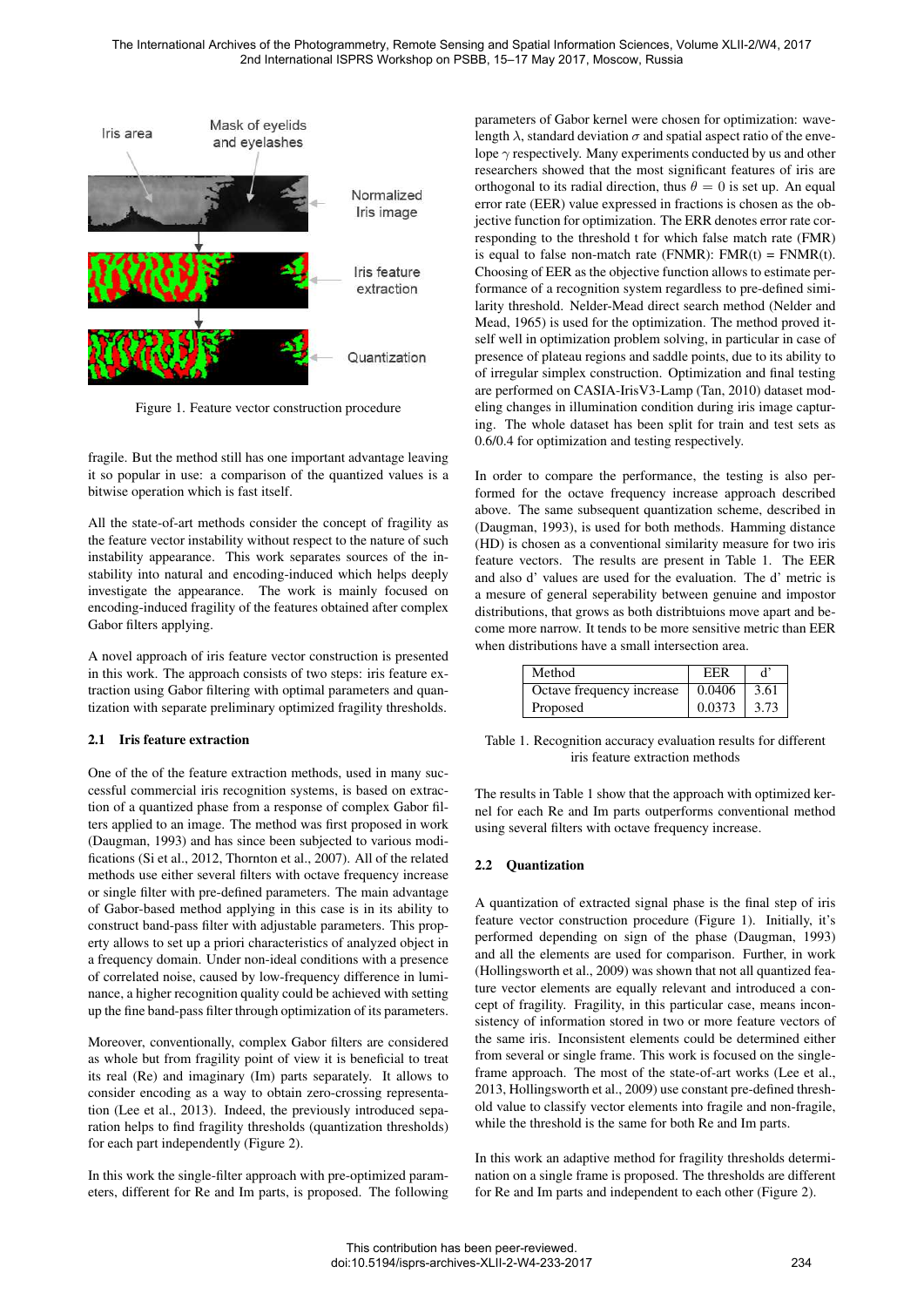The algorithm of adaptive fragility threshold determination uses reference threshold value  $T_R$  preliminary obtained through optimization and could be described as follows:

- 1. Values in feature vector are sorted as  $FV = \{min.max\}$
- 2. Target fragility threshold is determined as  $T_F = FV|T_R *$  $L$ , where  $L$  is a size of the feature vector (Figure 3)

In this work the thresholds  $T_R(Re)$  and  $T_R(Im)$  are preoptimized independently on the training set using grid search.



Figure 2. Different fragility thresholds for Re and Im parts



Figure 3. Fragility thresholds determination

# 3. EXPERIMENTAL RESULTS

#### 3.1 Datasets description

Proposed feature extraction pipeline, including feature extraction and subsequent quantization, is tested on two different datasets of iris images. One of them CASIA-IrisV3-Lamp is publicly available and contains images captured under changing illumination level using hand-held iris sensor (Tan, 2010). Another used dataset has been collected privately using a hand-held mobile device as well but under highly changing environmental conditions. A specification of the dataset is present in Table 2. Some of the image examples of mobile dataset are present in Figure 4. Parameters of Gabor filter as well as reference fragility thresholds  $(T_R)$ are pre-optimized for each dataset separately.

### 3.2 Testing results

In order to evaluate performance of the proposed quantization method, it has been compared with prior art method

| Dataset                  | <b>CASIA</b>      | Mobile            |
|--------------------------|-------------------|-------------------|
| Subjects                 | 411               | 286               |
| Classes                  | 819               | 566               |
| Race                     | Asian             | Asian & Caucas.   |
| Eyes on image            | one eye           | one eye           |
| Capturing distance range | $15 \div 25$ (cm) | $15 \div 35$ (cm) |
| Camera resolution        | 640x480           | 1280x720          |

Table 2. Mobile dataset specification



Figure 4. Mobile dataset image examples

(Hollingsworth et al., 2009). The EER and d' values are chosen for the evaluation. Proposed feature extraction is chosen as a beseline method for comparison as showed the best results. The testing results are present in Table 3.

| Dataset         | <b>CASIA</b> |      | Mobile |      |
|-----------------|--------------|------|--------|------|
|                 | EER          | ď    | EER    | ď    |
| <b>Baseline</b> | 0.0373       | 3.73 | 0.0048 | 7.62 |
| Hollingsworth   | 0.0430       | 3.60 | 0.0043 | 7.77 |
| Proposed        | 0.0370       | 3.85 | 0.0040 | 8.01 |

Table 3. Quantization methods comparision

The results (Table 3) showed that proposed method surpasses all the methods considered as a prior art by recognition accuracy on both datasets.

### 4. CONSLUSIONS

A novel approach of iris feature vector construction is proposed in this work. The approach consists of two steps: iris feature extraction using Gabor filtering with optimal parameters and quantization with separate preliminary optimized fragility thresholds (Figure 1). The proposed method is compared with two prior art methods on two different datasets of iris images and showed its advantage and applicability not only for standalone but for mobile iris biometric authentication systems as well.